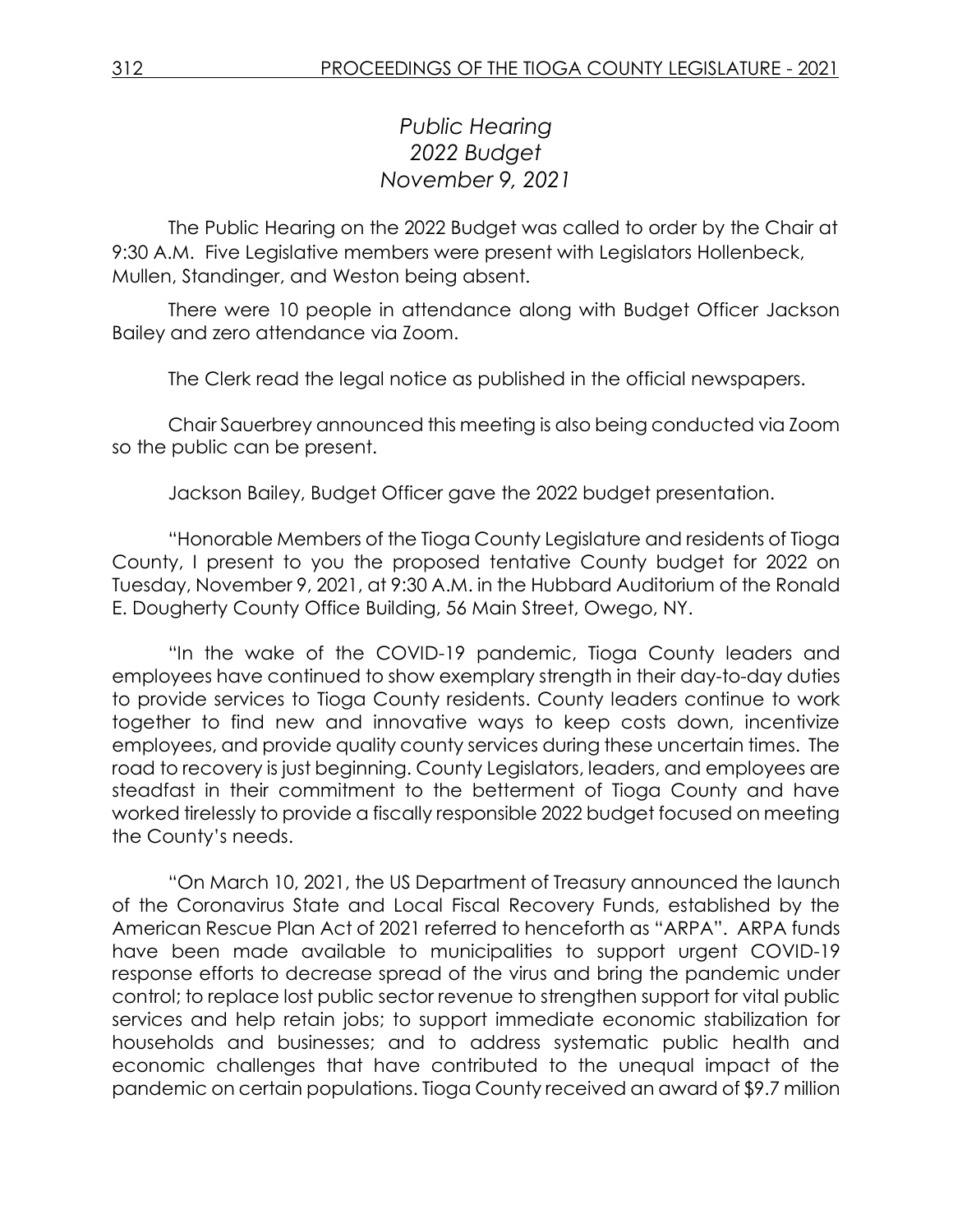dollars to provide relief in the wake of the impact of the COVID-19 pandemic. As stewards of the ARPA funds, the Tioga County Legislature's economic response plan will provide the greatest benefits to Tioga County and its citizens.

"The 2022 budget process met challenges such as unfunded and underfunded mandated services, which continue to further shift costs to all New York counties. Additionally, sales tax, one of the largest revenue sources for Tioga County, saw a reduction in 2020 due to COVID-19 and is also impacted by the reduction to support AIM funding, which was previously funded by the State. As well as another State mandate requiring up to \$150,000 to be withheld per year for Distressed Hospitals and Nursing Homes.

"Tioga County Legislators, Directors, Department Heads, and Employees continue to be good stewards of taxpayer dollars; diligently looking for costsaving measures, advocating for additional revenue sources, and seeking new sources for economic growth. The 2022 budget maintains all programs and services currently provided to Tioga County residents.

"The total tentative budgeted appropriations for 2022 are \$95,750,277. In 2021, the total budgeted appropriations were \$82,886.597; this is an increase of \$12,863,680 or approximately 16%. Total tentative estimated revenues for 2022 are \$58,449,325. In 2021, the total anticipated revenues were \$52,877,882; this is an increase of \$5,571,443 or 11%.

"The increase in expenditures of \$12.8 million dollars is a combination of salary and benefit increases through contract negotiations and Non-Union recommendations. There are increases in expenditures for State Mandated services, as more costs are shifting directly to the counties and Capital Expenditures utilizing ARPA funds granted to Tioga County. The Tioga County Capital Budget for 2022 includes \$5.8 million dollars allocated for improvements to infrastructure and radio tower upgrades to expand emergency response communication for the overall public safety of Tioga County citizens.

"The increase in estimated revenues of approximately \$5.5 million dollars from prior year comes from the stabilizing revenue streams after the COVID-19 pandemic. Sales Tax revenue and Casino revenue have returned to their original trends. State and Federal Aid funding has also returned to normal due to the lack of threats of massive cuts or holdbacks from the State.

"The total Tax Levy for 2022 shall be \$25,358,754. Compared to the 2021 Tax Levy of \$24,948,721, this is an increase of \$410,000 or 1.64%.